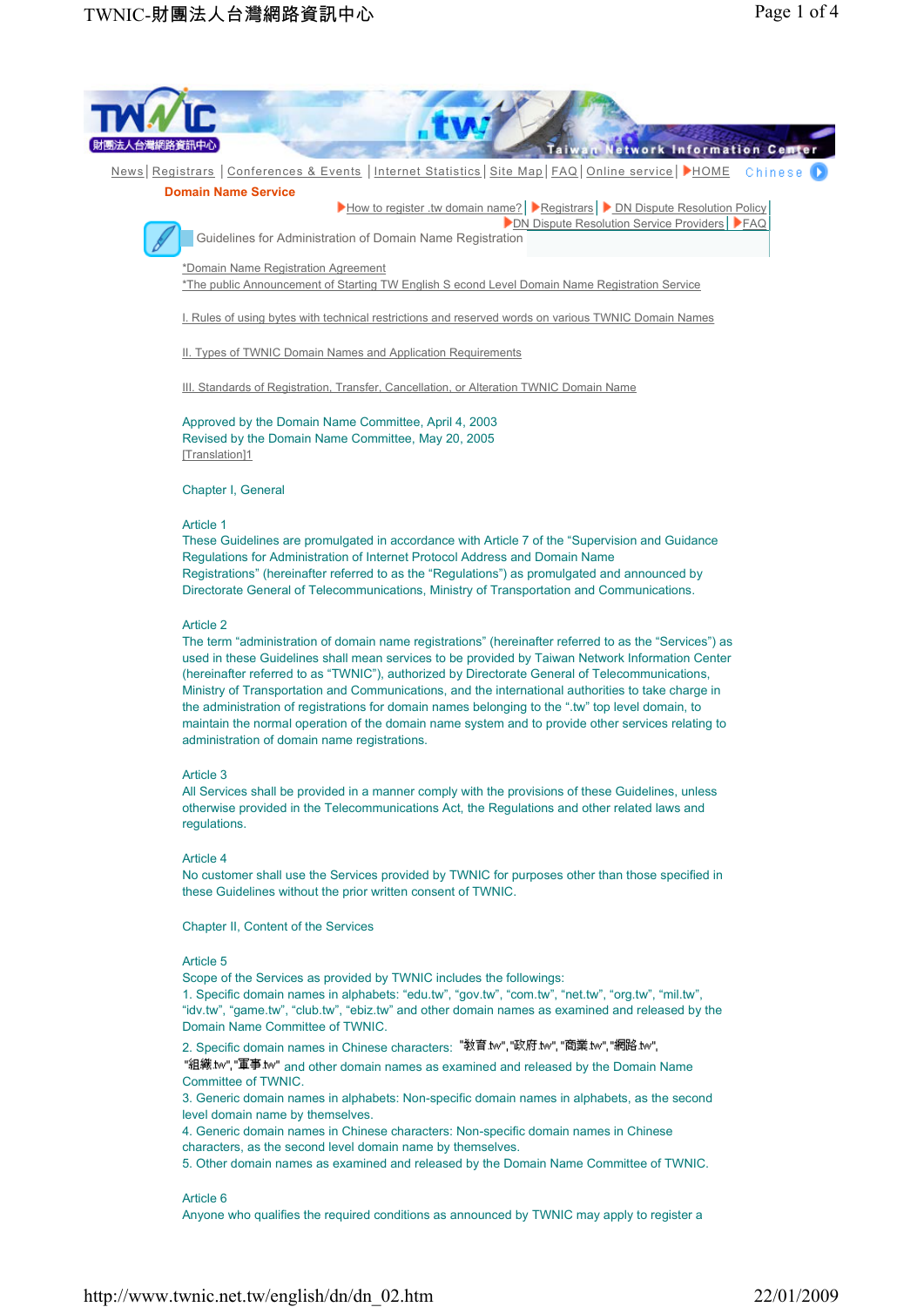domain name by online signing the "Domain Name Registration Agreement" and providing information pertaining to the required conditions as announced by TWNIC that apply to such domain name.The same shall apply when registration of a domain name is renewed or when information as registered is updated.

Applicants shall provide true complete and accurate information. TWNIC may request the applicant to submit documentations for examination purposes when necessary. TWNIC shall have the right to cancel a domain name registration at any time when the provided information is found incorrect.

### Article 7

TWNIC may authorize registrars to undertake the Services.

In no case shall TWNIC be responsible for the conducts of registrars that go beyond the scope of their authorization. Any matter between a customer and a registrar that is irrelevant to domain name registration, shall not be TWNIC responsibilities.

All conducts of the registrars in relating to the Services shall comply with the Telecommunications Act, the Regulations and these Guidelines.

#### Article 8

TWNIC shall have no responsibility in verifying the information provided by customers. The customer shall be solely responsible for any dispute or legal consequence due to its failing to provide correct information.

### Article 9

TWNIC shall have the right to use, in a manner complying with the Computer-Processed Personal Information Protection Act and other related laws and regulations, the information of customers as it is registered with TWNIC, when such use is necessary in TWNIC Services. All customers agree to including into the WHOIS database, in accordance with the regulations as promulgated by TWNIC, the information provided by them in the application form, rendering such information accessible in the internet.

### Article 10

The registration of domain names shall follow the "first come, first serve" principle. TWNIC shall have the right to establish technical restrictions to characters, preserved domain names and other restrictions to domain name registrations, applicable to particular categories of domain name. TWNIC or registrars shall not dismiss a domain name application, unless the domain name as applied for registration is in conflict with any one of the above-mentioned restrictions or preservations.

Chapter III, Fee Collection

### Article 11

Fee collection policy for TWNIC's Services in the registration, transfer, termination, correction etc. of domain names or domain name registrations shall be in a break-even basis. A fee schedule shall be determined by the Service Rate Committee consisted of experts, scholars etc. and shall take effects from an effective date as announced in TWNIC website, after all required procedures are completed.

#### Article 12

Any customer who wishes to use any of the Services shall agree to all the conditions as provided in the "domain name registration agreement" and shall pay all the fees in accordance with the fee schedule as announced by the competent registrar.

### Article 13

No customer shall request TWNIC or the registrars to refund any fee for reasons other than those specified in the laws or in these Guidelines.

#### Article 14

Fees for the Services shall be collected according to the fee schedule as promulgated by TWNIC. The registrars shall not collect a fee from customers in an amount greater than that provided in said fee schedule.

#### Article 15

Fees for the Services shall be collected at an annual basis. During the effective term of the Services, a customer may transfer, terminate or correct a domain name registration pursuant to the regulations established by TWNIC, unless otherwise provided in the laws or in these Guidelines.

### Article 16

The customer's right to use a domain name shall commence on the day when the related registration procedure is complete.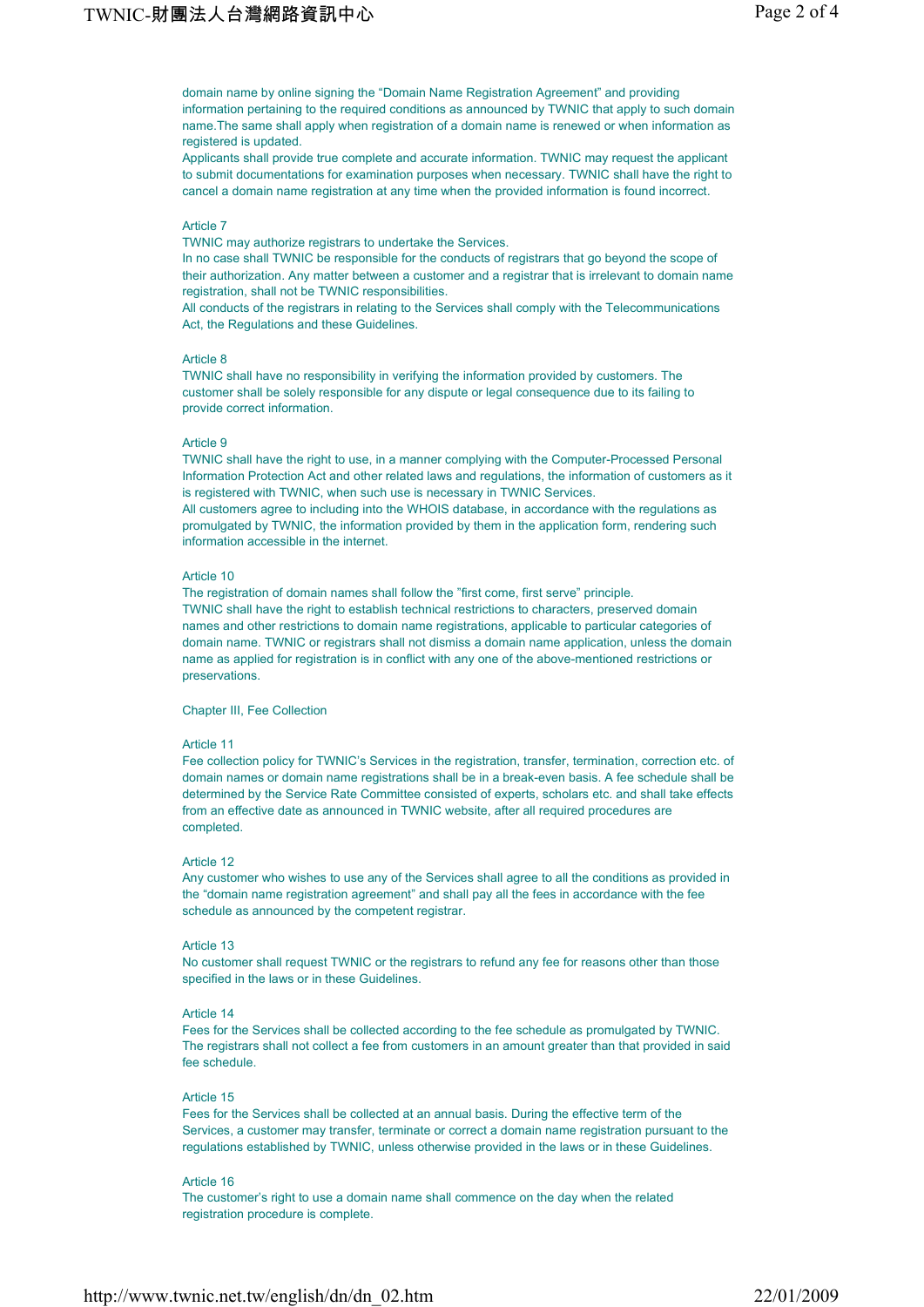The registration procedure is complete in the preceding Section shall mean the time point when the related registrar confirms that the registrant has completed all registration procedures and has paid all required fees, and notifies the registrant via email that the related domain name is ready for use. The registrar will give an email to registrants reminding him/her to renew the registration by paying maintenance fee at least 90 days before the expiration of the effective term. If the registrant fails to pay the maintenance fee before the expiration date, the registrar shall freeze the Services to the domain name. If the registrant further fails to pay the fee within the following 30 days, the domain name registration shall be terminated.

Chapter IV, Quality Assurance and Consumer Complaint

### Article 17

TWNIC shall try its best to maintain the normal operation of the systems and the equipments relating to the Services, to facilitate the normal use of the domain names of the customers. However, TWNIC gives no warranty, expressed or implied, to the communication quality of the network system.

# Article 18

If, during the effective term of the Services, an interruption or a failure of the Services lasts for more than 24 hours continuously due to reasons attributable to TWNIC, TWNIC shall announce a termextension policy in its website and shall automatically extend the effective term of the Services with a term equal to the term of such interruption or failure. In calculating the term of such extension, a balance of less than 12 hours shall be calculated as 0 day and a balance of 12-24 hours shall be calculated as 1 day.

#### Article 19

If, during the effective term of the Services, an interruption or a failure of the Services lasts for more than 48 hours continuously due to reasons of Force Majeure (including act of God, turmoil, interruption of services of telecommunications service providers etc.), TWNIC shall announce a term-extension policy in its website and shall automatically extend the effective term of the Services with a term equal to the term of such interruption or failure. In calculating the term of such extension, a balance of less than 12 hours shall be calculated as 0 day and a balance of 12-24 hours shall be calculated as 1 day.

### Article 20

In case TWNIC discontinues the Services for certain reasons, it shall, after being approved by the competent authorities, announce such decision at TWNIC website and in local newspapers within 7 days from it determines to discontinue the Service, and shall refund in ratio the surplus fees as prepaid by customers pursuant to customers' request made within 3 months from such announcement. TWNIC shall not be responsible to refund any fee after such 3-month period expires.

#### Article 21

In case TWNIC terminates its operation in the Services for certain reasons, it shall try its best to support third parties that are willing to take over the Services, such that the Service may be provided continuously. However, TWNIC shall have no legal responsibility for the conducts of such third parties. Customers shall determine at their own risk whether they shall agree to TWNIC's termination of the Services or the provider of the Services shall shift to a third party.

### Article 22

All customers shall agree that, in case TWNIC terminates its operation in the Services for certain reasons, customers who fail to request refund of surplus fees pursuant to these Guidelines shall be deemed agreed to TWNIC's assigning its rights and obligations with respect to such customers as a whole to a third party designated by TWNIC, to which assignment the customers shall raise no objections.

#### Article 23

If a customer is not satisfied with the Services of TWNIC or the registrar, the customer shall subject such complaint to where he/she applied for the Services. If the complaint is not duly processed or if the customer is not satisfied with the solution as given, he/she may call the service hotline of TWNIC and may process the complaint at TWNIC site. TWNIC will handle the complaint in accordance with related laws and regulations, depending on the substance of the complaint. TWNIC service hotline: 02-2341-3300

### Article 24

The data as stored in the computer system of TWNIC shall be deemed true and correct information of the customer, so far as the Services are concerned. Customers shall update such data, so to avoid any damage being brought to their rights and interests.